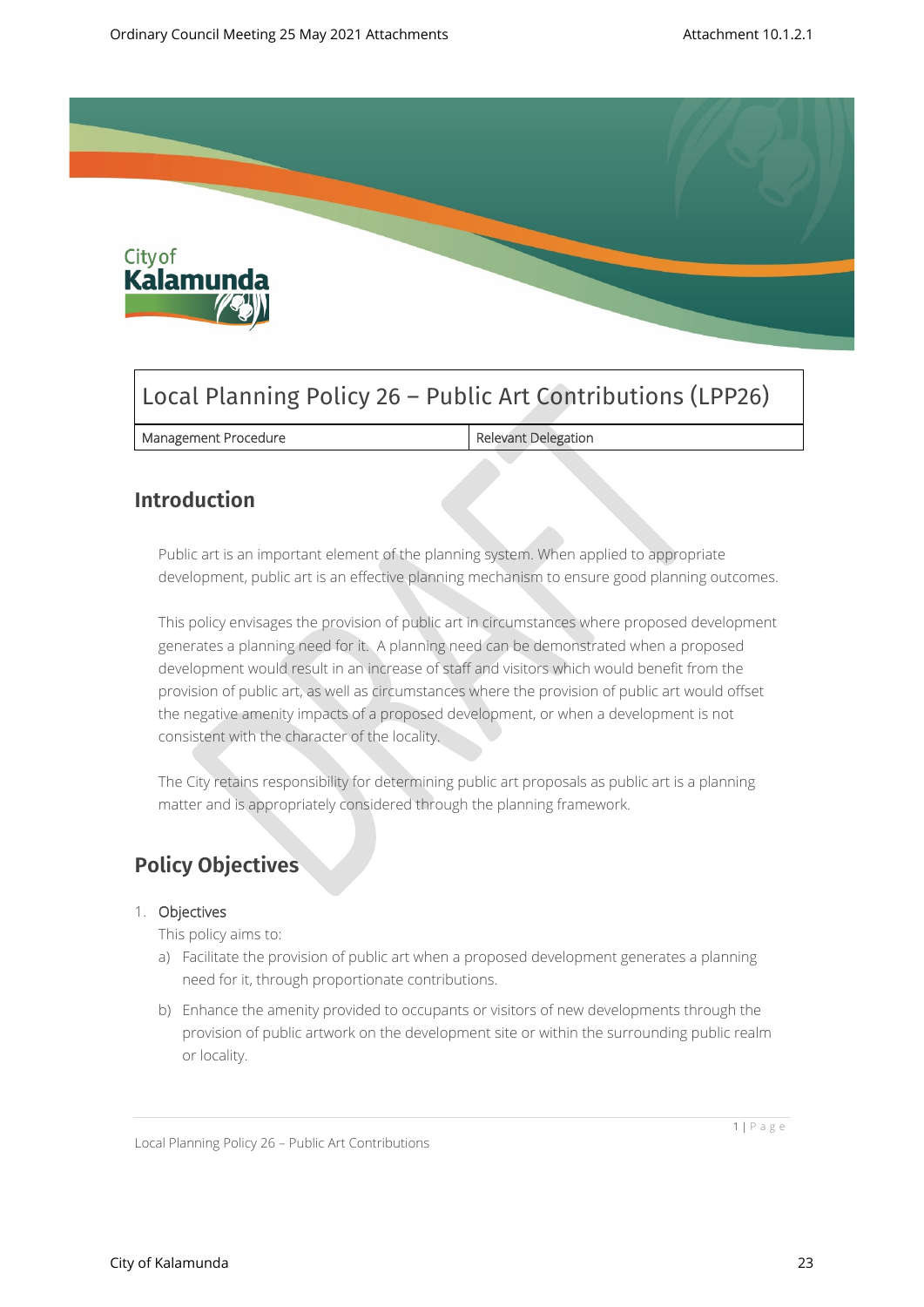c) To establish a clear and consistent approach for the provision of public art as part of the planning development process.



#### 2. **Application of Policy**

This policy applies to all applications for development approval where the estimated cost of development exceeds \$500,000 ex GST, with the exception of a single house, grouped dwelling, ancillary dwelling, building upgrades, heritage development works or any ancillary structures. It also applies to City initiated Community Facility projects and Streetscape enhancement projects, with an approved budget over \$500,000 ex GST and overheads.

This Policy should be applied to industrial development as follows:

| This table applies to the following<br>Local Planning Scheme No.3<br>Zones: | A public art contribution may apply to the development<br>if the subject site meets any of the following criteria: |                                                                                                                             |
|-----------------------------------------------------------------------------|--------------------------------------------------------------------------------------------------------------------|-----------------------------------------------------------------------------------------------------------------------------|
| Light Industry, General Industry,<br>and Industrial Development.            | a)                                                                                                                 | The development is proposed on a lot that has<br>street frontage including dual street frontage;                            |
|                                                                             | b)                                                                                                                 | The development is proposed on a lot that adjoins<br>either a primary regional road (red) or other regional<br>road (blue); |
|                                                                             |                                                                                                                    | The development is proposed on a lot located within<br>100m of a residential zone.                                          |

*Table 1 – Locational Criteria for Industrial Development*

#### 3. **Statutory Authority/ Legal Status**

This Policy has been prepared under and in accordance with Schedule 2 of the *Planning and Development (Local Planning Scheme) Regulations 2015.*

# **Policy Statement**

#### 1**. Public Art Contribution**

- a) If a development generates a planning need for public art, a contribution for Public Art should be provided if the development is valued over \$500,000 ex GST. The value of the contribution is one percent (1%) of the total estimated cost of development (including the budgeted costs for contingencies), with a maximum contribution cap of \$250,000 ex GST.
- b) If any significant works undertaken by the City that are Community Facility projects and Streetscape enhancement projects generate a planning need for public art, a contribution for Public Art should be provided if the development has an approved project budget over \$500,000 (ex GST). The value of the contribution is one percent (1%) of the approved project budget (ex GST) with a maximum cap of \$250,000.
- c) A landowner can make a public art contribution by either:

2 | P a g e

Local Planning Policy 26 – Public Art Contributions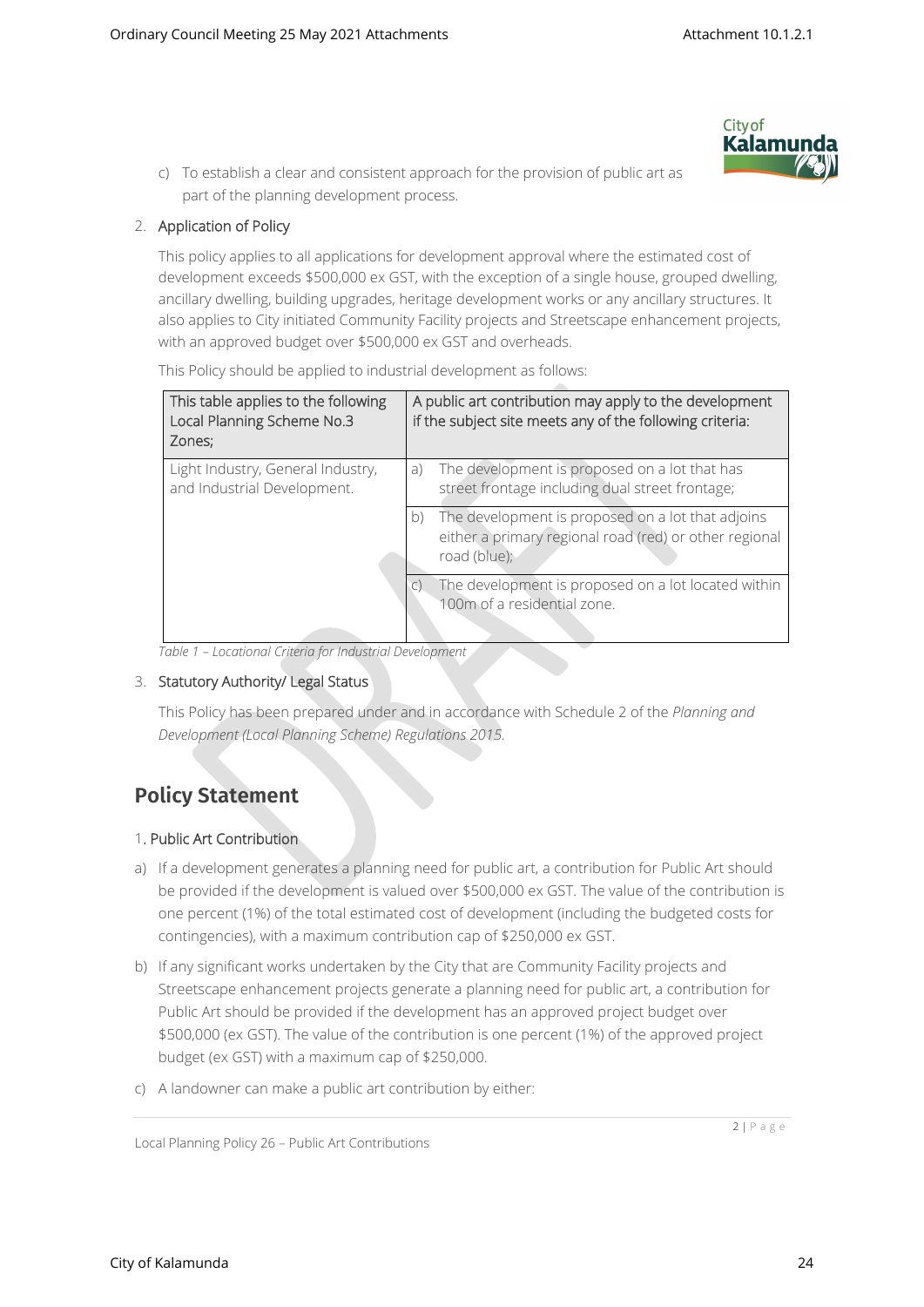**City of** Kalamı

- i. Coordinating the public art project with a professional artist having regard for the City's Public Art Master Plan and the approval of the City,
- ii. Paying a cash-in-lieu contribution to the City for public art having regard for the City's Public Art Master Plan, or
- iii. An alternative method of contributing public art, provided that due regard is given to the City's Public Art Master Plan and the contribution addresses the planning need for public art to the satisfaction of the City.
- d) In circumstances where a development application or City project does not include information regarding how the planning need for public art will be addressed, the City will add a condition to any planning approval or approval of a project budget, requiring a contribution in accordance with this Policy.
- e) Artist fees form part of the public art contribution.

### 2. **Contribution Methods**

- a) The applicant can meet their public art contribution needs by addressing one of the following:
	- i. By integrating public art on-site as a development component;
	- ii. By providing public art onsite or in a publicly accessible area within the vicinity of the site subject to approval of the City, and/or;
	- iii. By payment of cash in lieu to the City's Public Art Fund for the provision of public art.

### 3. **Cash-in-Lieu**

Contributions which amount to \$30,000 or less are recommended to be paid as cash-in-lieu of public art to the Public Art Fund.

Cash-in-lieu of public art funds paid in relation to more than one development will be accrued for more comprehensive or detailed Public Art projects in accordance with the City of Kalamunda Public Art Master Plan.

Cash-in-lieu payments will be refunded to the landowner if:

- a) the development does not proceed; or
- b) does not reach the stage of substantial commencement.

If the development is substantially commenced the cash-in-lieu will not be refunded.

### 4. **Public Art Strategy and Masterplan**

The Strategy and Master plan will guide both the City and landowners in the achievement of public art in developments, the expending of cash-in-lieu from public art contributions, as well as City procurement of art installations.

Local Planning Policy 26 – Public Art Contributions

 $3 | P \text{ a } g \text{ e}$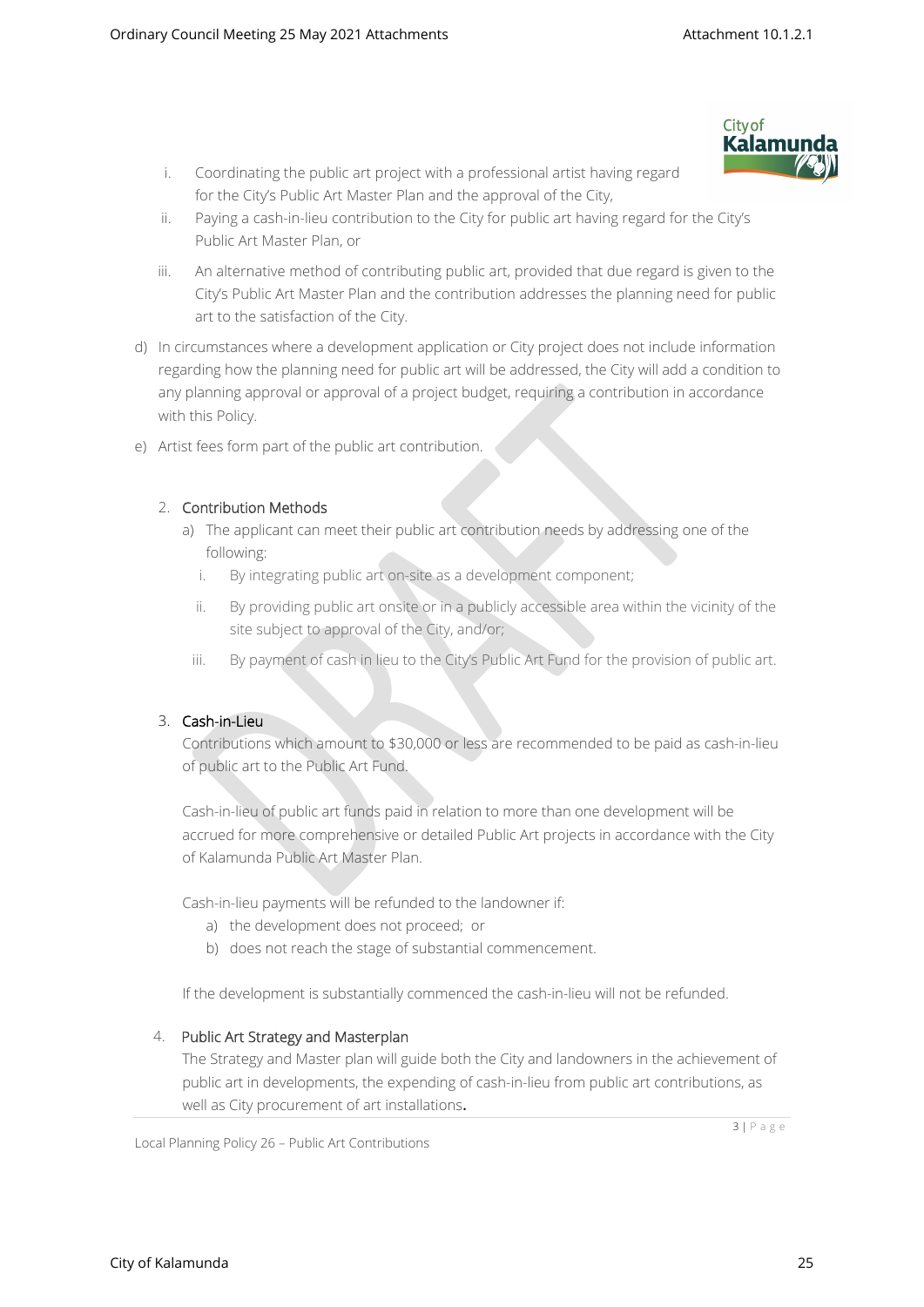

The Public Art Master Plan is to provide a coordinated approach to the expenditure of monetary contributions and will guide the kind of public art that is expected in key locations throughout the City. The Masterplan will also identify landmark locations for public artwork, underpinned by the City's Reconciliation Action Plan and acknowledgement of significant sites where appropriate.

#### 5. **The Artwork**

Where a landowner chooses to provide an artwork as the contribution to public art, the public art must:

a)Be produced by a professional artist or artists;

- b) Be in a location where it will be visible from the public realm for the life of the artwork; including:
	- i. Visible from the adjacent public street(s),
	- ii. From public pathway(s),
	- iii. From public open space; and
	- iv. From other publicly accessible spaces where they are deemed by the City to function as public spaces

Where applicable.

- c) Provide a plaque or similar item installed on or nearby the public art which details the name of the installation, the artist and date the art was installed;
- d) Be installed and completed prior to occupation of the development and maintained afterwards by the owner (s);
- e) Be low maintenance, robust, durable and resistant to vandalism in nature;

f)Be submitted with a brief Public Art Report; and

g) Be commensurate with the value of the public art contribution.

#### 6. **Types of Public Art**

The following are examples of public art which may be considered by the City. This is not intended to be an exhaustive list, and alternative types of public art will be considered on a case by case basis.

- a) Stand-alone sculptural works of art;
- b) Artistic objects displayed or showcased in a public space such as a sculpture, or moving image projection;
- c) Murals, tiles, mosaics or bas-relief covering walls, floors and walkways;

4 | P a g e

Local Planning Policy 26 – Public Art Contributions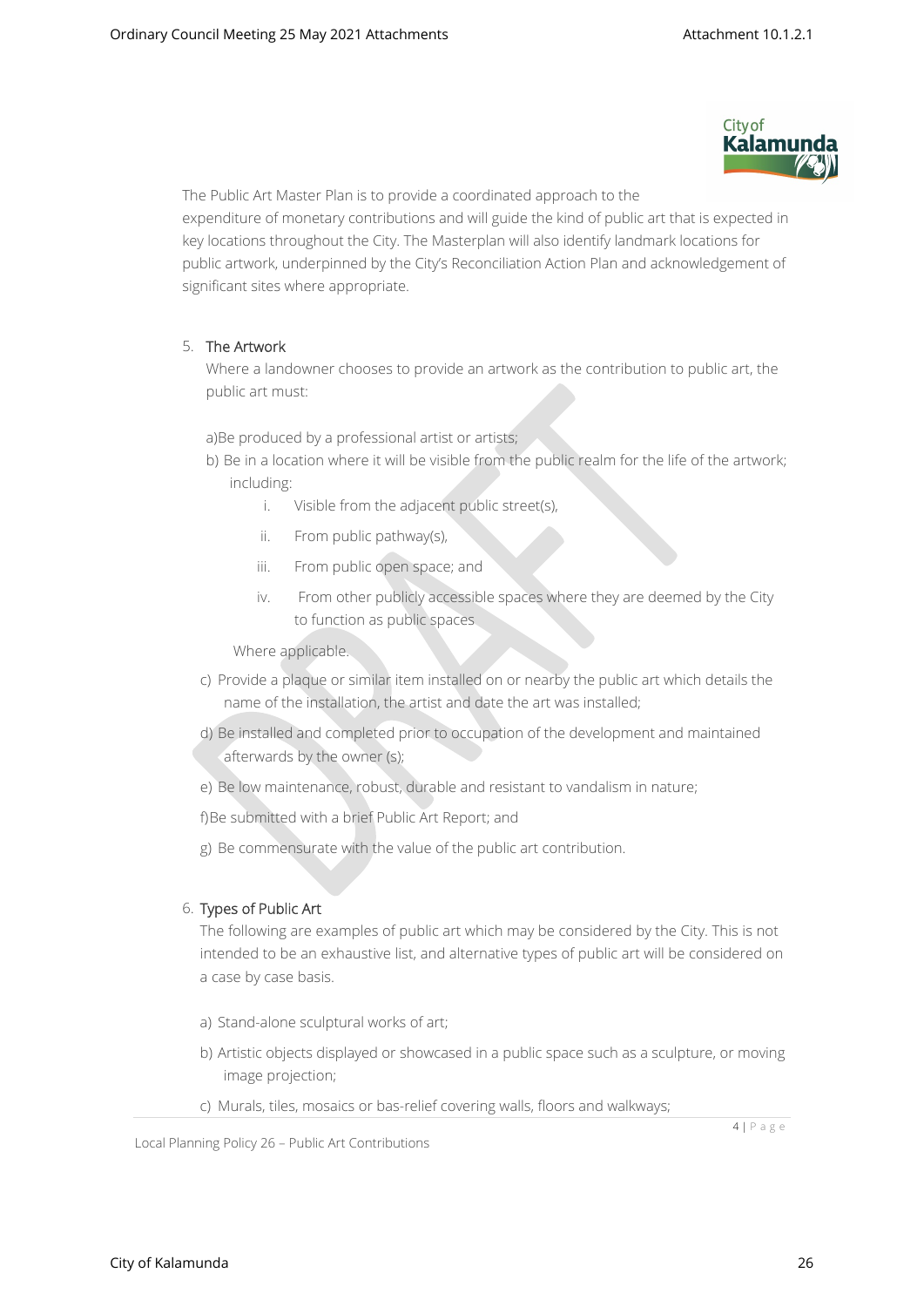

- d) Multi-dimensional works which are freestanding or wall-supported;
- e) Community art projects coordinated by a professional artist;
- f) Artworks that identify or interpret a significant site, person, community, history or event such as an interpretive marker, heritage trail, or monument; and
- g) An artist's conceptual contribution to the planning and design of the public domain such as a playground design or street furniture.
- 7. **The following types of public art will not be able to address a planning need for public art.** 
	- a) Business logos, wording or names related to the development of Owner/Applicant;
	- b) Directional elements such as super-graphics, signage or colour coding;
	- c) 'Art objects' which are mass produced such as fountains, statuary or playground equipment;
	- d) "Off the shelf" art reproductions;
	- e) Stand-alone laser cut panels;
	- f) Landscaping or generic hardscaping elements which would normally be associated with the development;
	- g) Services or utilities necessary to operate or maintain artworks; and
	- h) Temporary and ephemeral art installations such as performance art, music, dance or exhibitions which result in short-term impact Art that requires significant ongoing curation and maintenance costs borne by the City.

#### 8. **Public Art Report**

Public art must be accompanied with a report including:

- a) The artist's qualifications, experience and suitability;
- b) Detailed plans of the artwork(s);
- c) A description of the artwork, including the motivation behind it and its meaning;
- d) Cost calculations for the public art;
- e) Explanation of any ongoing maintenance for the public art; and

f) Details of proposed ongoing curation and maintenance costs.

#### 9. **Kalamunda Art Advisory Committee (KAAC)**

The role of the Kalamunda Art Advisory Committee is to review and provide advice on public art proposals.

Local Planning Policy 26 – Public Art Contributions

City of Kalamunda 27

5 | P a g e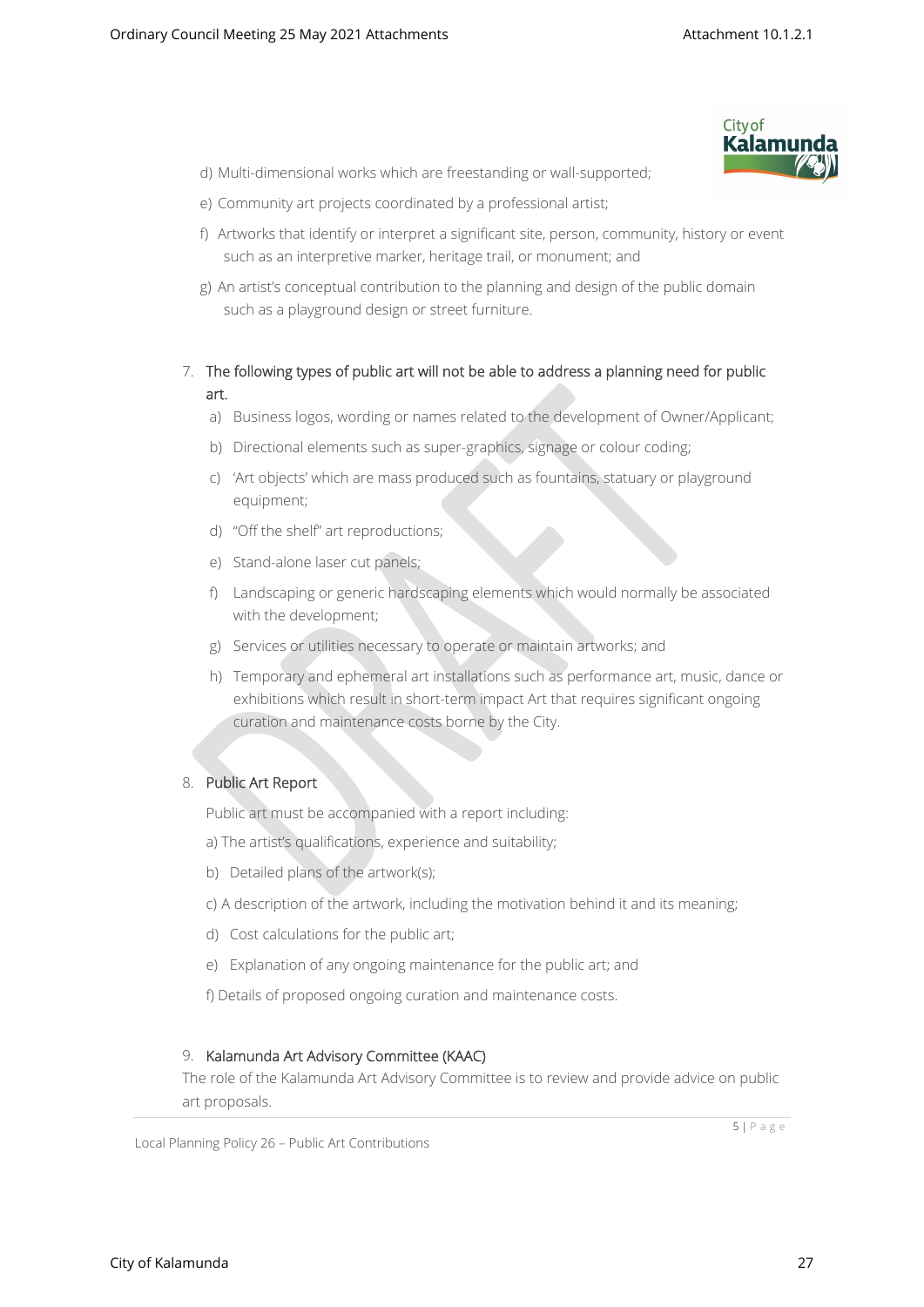

Feedback from the KAAC must be received within 30 days of the public art proposal being submitted to the City.

# **Definitions**

#### **1. Ancillary Structures**

Includes structures which are additional to the primary development such as an outbuilding, ancillary dwelling, patio, water tank, verandah, fencing, hardstand areas, carparking or other additions to an existing land use.

#### **2. Estimated Cost of Development**

Estimated cost of development includes all costs associated with the preparation, construction and full completion of a development, including all materials, labour, servicing and ancillary costs and includes the budgeted project contingency costs.

#### **3. Professional Artist**

Means an artist with extensive Public Art experience. A Professional Artist can be defined as a person who fits into at least two of the following categories:

- a) A person who has a tertiary qualification in the visual arts, or when the brief calls for it, other art forms such as multimedia, or;
- b) A person who has a track record of exhibiting and selling artwork at reputable art galleries, or;
- c) A person who is represented in major public collections, or;
- d) A person who earns more that 50% of their income from arts related activities such as undertaking public art commissions; or
- e) A local indigenous artist.

The City may consider artists which do not fit into the above categories, provided that the artist is able to demonstrate an ability to complete the public art to the satisfaction of the City.

#### **4. Public Art**

"Public Art" refers to artwork in any medium, planned and executed in a publicly accessible area, specifically created to be experienced within the public realm. The creation of Public Art considers the site context and its accessibility to the public. It is widely understood to encompass many forms, materials, processes and intended goals.

#### **5.** P**ublicly Accessible Area**

Refers to both indoor and outdoor spaces that are physically or visually accessible to the wider public and includes parks, open plazas, road reserves, civic center's and library foyers.

Local Planning Policy 26 – Public Art Contributions

6 | P a g e